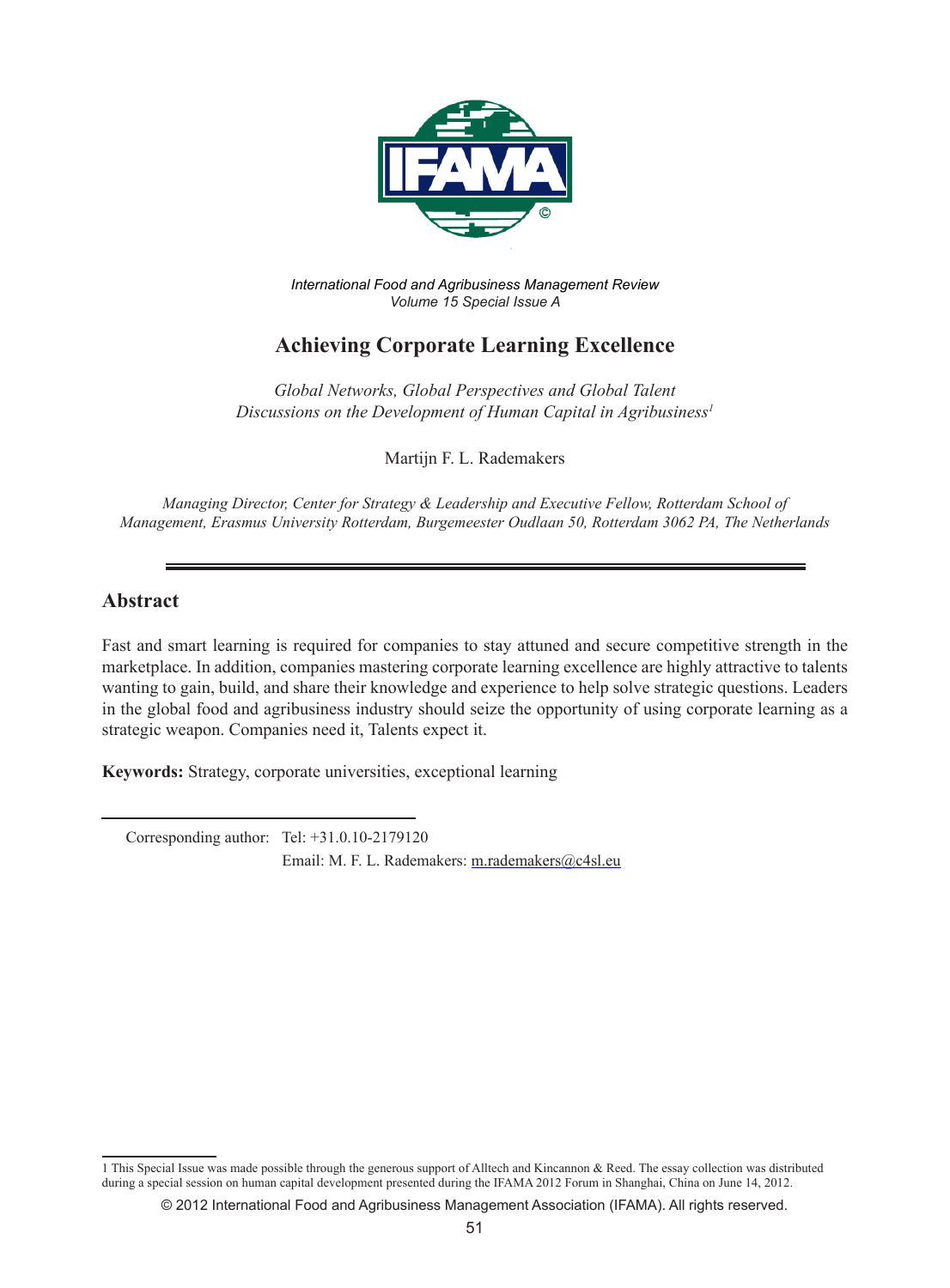## **Introduction**

Companies in the food and agribusiness need to organize both faster and smarter organizational learning to stay aligned with a business environment that becomes more complex by the day. Forces driving complexity are gaining strength. For instance, technology-driven developments accelerate at an unprecedented pace. Hundreds of millions of people now have access to an abundance of information, connections, software, and computing power that only large companies could afford just a couple of years ago. As a result, talented people need companies to create a living less and less (Hinssen 2010), while, in contrast, companies need them more than ever to create value. This holds particularly true for companies in the global food and agribusiness, which are searching for answers to complex problems posed by a growing scarcity of critical resources such as food, energy and water.

Securing access to talented people, now and in the future, is more important than ever to companies in many industries and countries around the world. Food and agribusiness companies, however, often are at a disadvantage in the battle for talent compared to firms from seemingly more appealing industries such as high-tech, cosmetics, and fashion. Hence, for good reasons, leaders of food and agribusiness companies see two key questions emerging on their strategic agendas. Firstly, given the rising complexity of our business environment, how can we bring the adaptive capabilities of our company to the next level? Secondly, given the battle for talent, how can we be attractive to the people we need to make our company excel in the long run? These two questions are closely related to each other. Companies that fail to seize the opportunity to simultaneously enhance their adaptive capabilities and attract talent risk losing their competitive strength.

## **The Rise of Corporate Learning**

Ongoing adaptation to a dynamic and complex business environment requires organizational learning, whilst learning opportunities for individuals are important to attract, develop and retain talent. As a result, corporate learning is increasingly seen as the key to unlock answers to strategic challenges. Corporate learning involves creating, acquiring and deploying capabilities (know-how, skills and attitude) aimed to renew, implement and optimize strategy. In other words, the art of strategy is related to the act of learning. Companies excelling in corporate learning have an edge over their competitors through superior adaptive capabilities and being attractive to top talent in the labor market. The best examples come from outside the food and agribusiness and include industry leaders such as Google and Apple from the USA and IKEA from Europe. These companies attract even more talent than they can ever absorb. In tune, companies around the world are stepping up their investments in corporate learning. As a result, having a corporate university/ academy (an organizational unit to drive corporate learning at a strategic level – not a re-labeled training department) is becoming the norm to excel, rather than the exception.

Despite the worst economic downturn since decades, the investments in corporate learning are growing – also in the international food and agribusiness. Not only large, publicly listed companies in the global food industry such as Nestlé, Coca-Cola, Heineken, McDonald's, Unilever, ConAgra Foods, Burger King, 7Eleven, and Ahold now have their own corporate university. Corporate universities are also becoming widespread among governmental and nonprofit organizations (such as ministries, municipalities and water management companies). Increasing numbers of privately held and family-owned companies in the food and agribusiness also have institutionalized corporate learning by establishing their own corporate university, including McCain (Canada), IKEA Foods (Sweden), Schwan (USA) and Yoshinoya (Japan). Many others are planning to establish one.

#### *Learning Faster and Smarter*

The concept of corporate learning is rooted in the body of knowledge on learning organizations, combining strategic management and human resource development. In the 1990s, the idea of the learning organization

© 2012 International Food and Agribusiness Management Association (IFAMA). All rights reserved.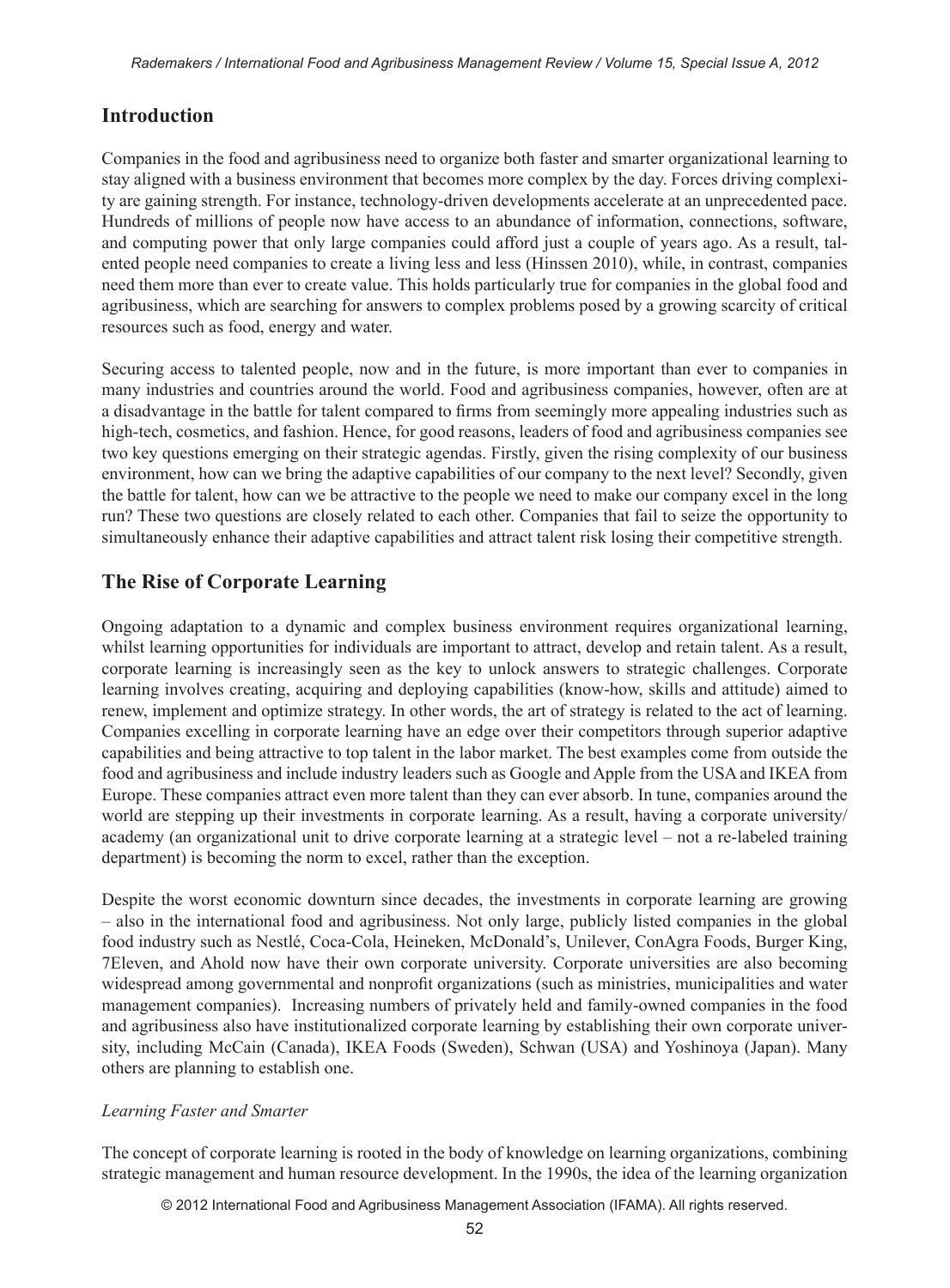was embraced by many CEOs and HRD professionals worldwide. The underlying reasoning is that '*the ability to learn faster than your competitors may be the only sustainable competitive advantage.'*<sup>2</sup> That reasoning is still valid. However, speed only is no longer sufficient for companies in the food and agribusiness. Apart from learning faster, learning smarter has become a key success factor as well. In other words, fast learning deliberately attuned to strategic renewal, transformation and optimization is required to keep companies suited to their dynamic environments. It is in this area that corporate universities have emerged to drive corporate learning. They are established on top management request and with a clear strategic vision in mind.

#### *Learning: as Usual, Exceptional, or Transformational?*

For companies to stay attuned to their environment, they need to innovate, implement and optimize strategy. These three different strategy modes call for different corporate learning types: learning-as-usual, exceptional learning, and transformational learning.

Optimization of a current strategy calls for learning-as-usual, such as professional development (Meyer 2012) and skills training to get the best from the (current) organization. Corporate universities attuned to optimization strategies tend to stress relatively stable course curriculums and catalogues. Business schools and universities are often involved as suppliers of professional development. In addition, at most companies, learning-as-usual involves company-specific knowledge transfer, ranging from technology (Toyota), scripts (Disney) to company culture (Apple).

In contrast, strategies geared to find and create new business and organizational models (i.e., strategy innovation) benefit from 'exceptional learning' (Meyer 2012). Corporate universities focusing on exceptional learning drive programs aimed at crossing organizational and disciplinary boundaries. More often than not, professionals from outside the company are involved to break down barriers such as routines and silo thinking. Companies such as the international dairy company FrieslandCampina, for instance, seek to make exceptional learning work by opening up to the outside world through forms of crowd sourcing.

The third and last corporate learning type is 'transformational learning.' New strategies must first be implemented. This requires 'transformational learning' (Senge 1990; Floyd and Lane 2000). New strategy implementation often includes the complexity of changing the organization structure, culture, competencies, and leadership styles. The globally operating oil company, Shell, for instance, established a corporate university to achieve just that. Realizing that transformational learning is a very different ball game than learning-asusual, companies tend to turn to established business schools to develop tailored in-company programs.

For companies to take full advantage of corporate learning, it is of great importance to establish the right mix of learning-as-usual, exceptional learning, and transformational learning to make their strategy work.

# **Achieving Corporate Learning Excellence**

Companies in the food and agribusiness need to seize the opportunity to get more from cross-fertilizing strategy and learning. Fast and smart learning is required for a company to secure competitive strength in the marketplace and to be attractive to talented people. The general picture, however, is that other industries are well ahead of the food and agribusiness sector when it comes to corporate learning excellence. This puts the food and agribusiness sector as a whole at a disadvantage in the battle for talent required to cope with the strategic challenges ahead. Leaders in the food and agribusiness industry around the world should seize the opportunity to use corporate learning excellence as a strategic weapon. It is the path towards being favored by talented people wanting to gain, build, and share their valuable knowledge and experience to solve strategic questions. The food and agribusiness industry is far too important and faces too many challenges to leave corporate learning excellence to other industries.

<sup>2</sup> Arie de Geus (Head of Planning at Royal Dutch Shell in the 1990s) in *The Fifth Discipline* by Peter Senge (1990).

<sup>© 2012</sup> International Food and Agribusiness Management Association (IFAMA). All rights reserved.